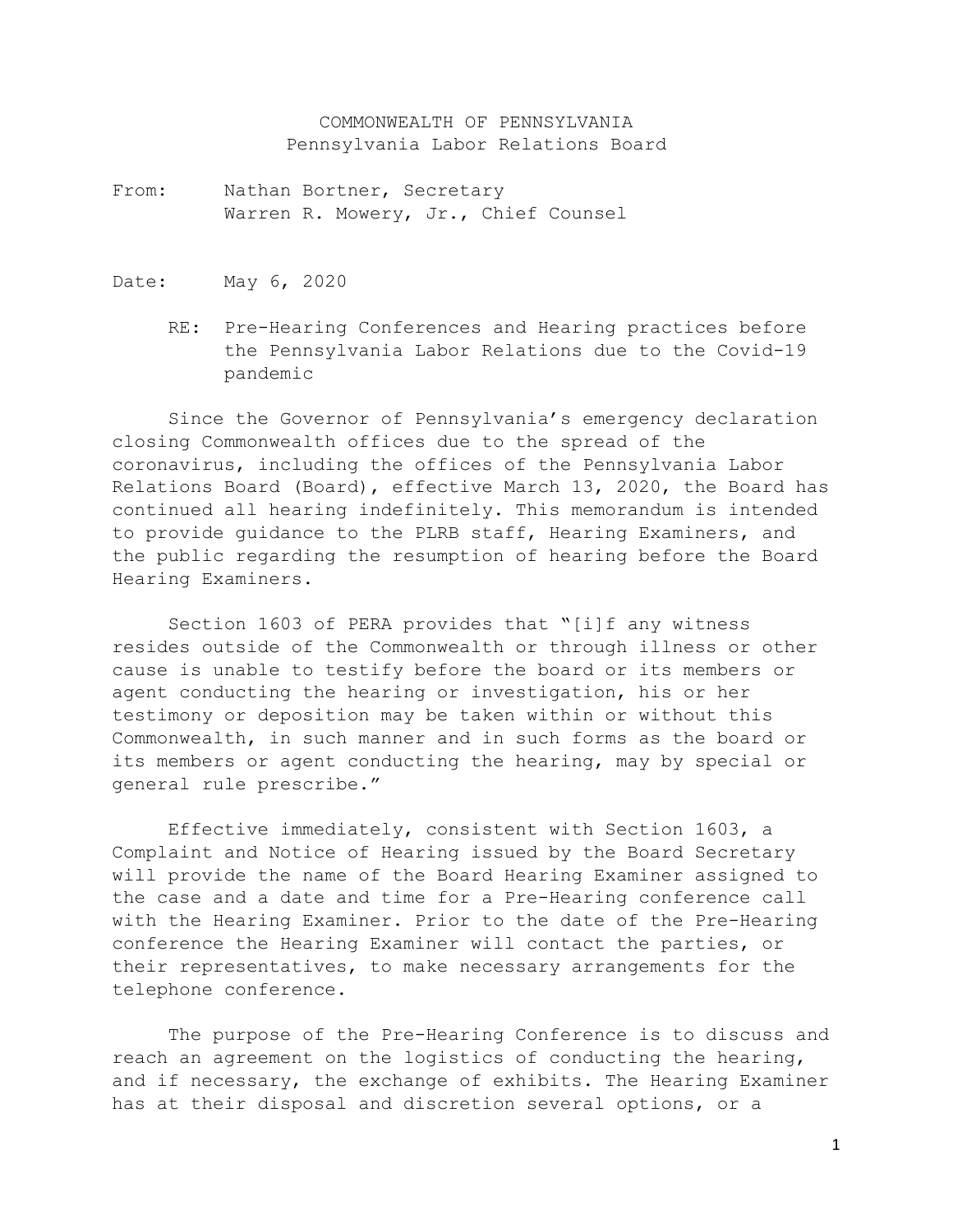combination thereof, for submission of testimony and exhibits. These methods include the following:

**STIPULATIONS**: With the Hearing Examiner's approval, the parties may enter into written stipulations as to the facts of the case, and submit the entire case to the Hearing Examiner for disposition on the stipulations and briefs.

In the alternative to resolving all facts of the case, the Hearing Examiner may allow the parties to stipulate to the facts within the knowledge of a particular witness or witnesses, in lieu of that witness's appearance and actual testimony.

Additionally, the parties may stipulate to any or all of the exhibits, documents, or other evidence, intended to be introduced. If the admissibility of a stipulated exhibit is challenged, the parties must set forth in their written stipulations their respective positions on the admissibility of the evidence for review by the Hearing Examiner.

**DEPOSITIONS**: With the Hearing Examiner's approval, a party may submit some or all of its case on depositions of the parties witness or witnesses. Video depositions are preferred, however, the Hearing Examiner may allow deposition testimony to be taken in-person or by telephone. Deposition testimony must be transcribed, and a copy of the transcript, and video if used, filed with the Board Hearing Examiner.

The deposition transcript should be as complete as possible to preserve issues for the Hearing Examiner. Objections to questioning should be made on the record, as well as any response thereto or offers of proof. Exhibits introduced or used during the deposition testimony should be appended to the deposition transcript. The parties should move for the admission of exhibits on the record, and state the parties' position with regard to any objection to the admissibility of the document or exhibit. All rulings on objections to testimony or the admissibility of evidence, are preliminarily overruled for purposes of taking of the deposition testimony. A final ruling on the admissibility of the testimony or evidence is reserved for the Hearing Examiner upon review of the transcript.

A witness who has testified by deposition is not excused from further questioning or examination by the Hearing Examiner.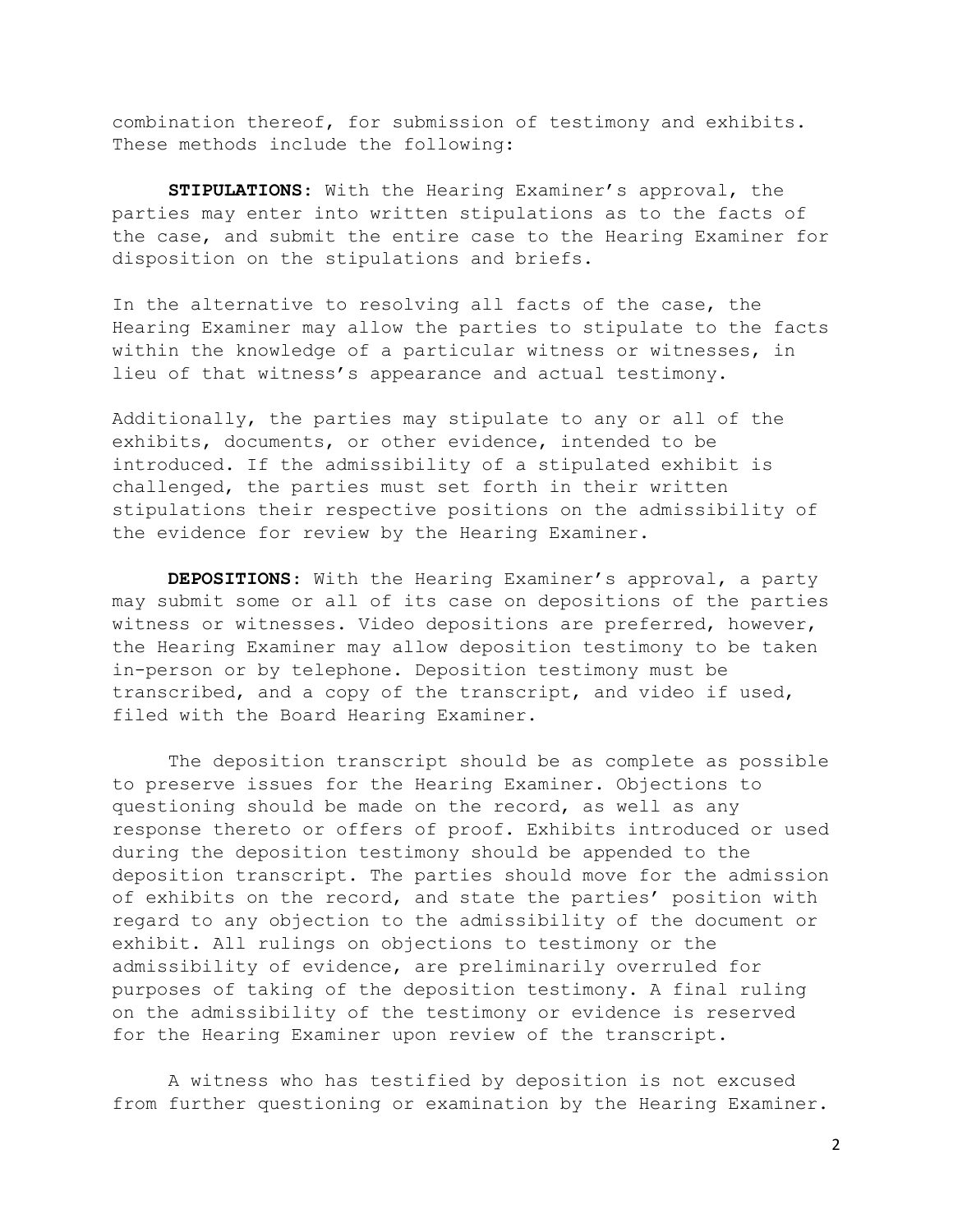If, upon review of the deposition transcript, the Hearing Examiner has questions for the witness relevant to the case the Hearing Examiner may direct the party to have that witness appear, with or without a subpoena, and testify at a later date in such manner as the Hearing Examiner may prescribe.

**VIDEO CONFERENCE BY SKYPE FOR BUSINESS**: The Commonwealth has made available to Board Hearing Examiners video conferencing through Microsoft's Skype for Business application. Board Hearing Examiners are unable to utilize video conferencing through other apps or software. Therefore, prior to requesting video conferencing for all, or any part of a hearing, the attorneys or representatives presenting the case must verify that they have Microsoft Skype for Business properly installed and working with video and audio, and that all witnesses intending to testify via video conferencing also have the Microsoft Skype for Business app or software with audio and video properly working on their devices.

At the discretion of the Hearing Examiner, and depending on the complexity or number of witnesses involved, the Hearing Examiner may permit some or all of the case to be presented by video conferencing, either by scheduling individual conferencing sessions per witness, or the Hearing Examiner may hear all testimony and witnesses during one video conferencing session. Witnesses, testifying by video conference, will be asked to verify under oath that there are no other persons in the room with them while testifying, and be directed to only refer to or review exhibits when asked to do so during questioning.

The party presenting the witness via video conferencing shall, prior to the testimony, provide copies of any and all exhibits, documents or evidence intended to be introduced or used by the witness during the testimony. Pre-numbered exhibits shall be sent to the Hearing Examiner, any other party or parties' representative(s), the witness who will be testifying as to that document or exhibit, and the stenographer (Sargent's Reporting Company). A Certificate of Service of the exhibits shall be filed with the Board prior to commencement of the video conference testimony. Absent good cause, the Hearing Examiner may preclude from evidence in the case, any document or exhibit that has not been previously served on opposing counsel prior to the commencement of the video conference testimony.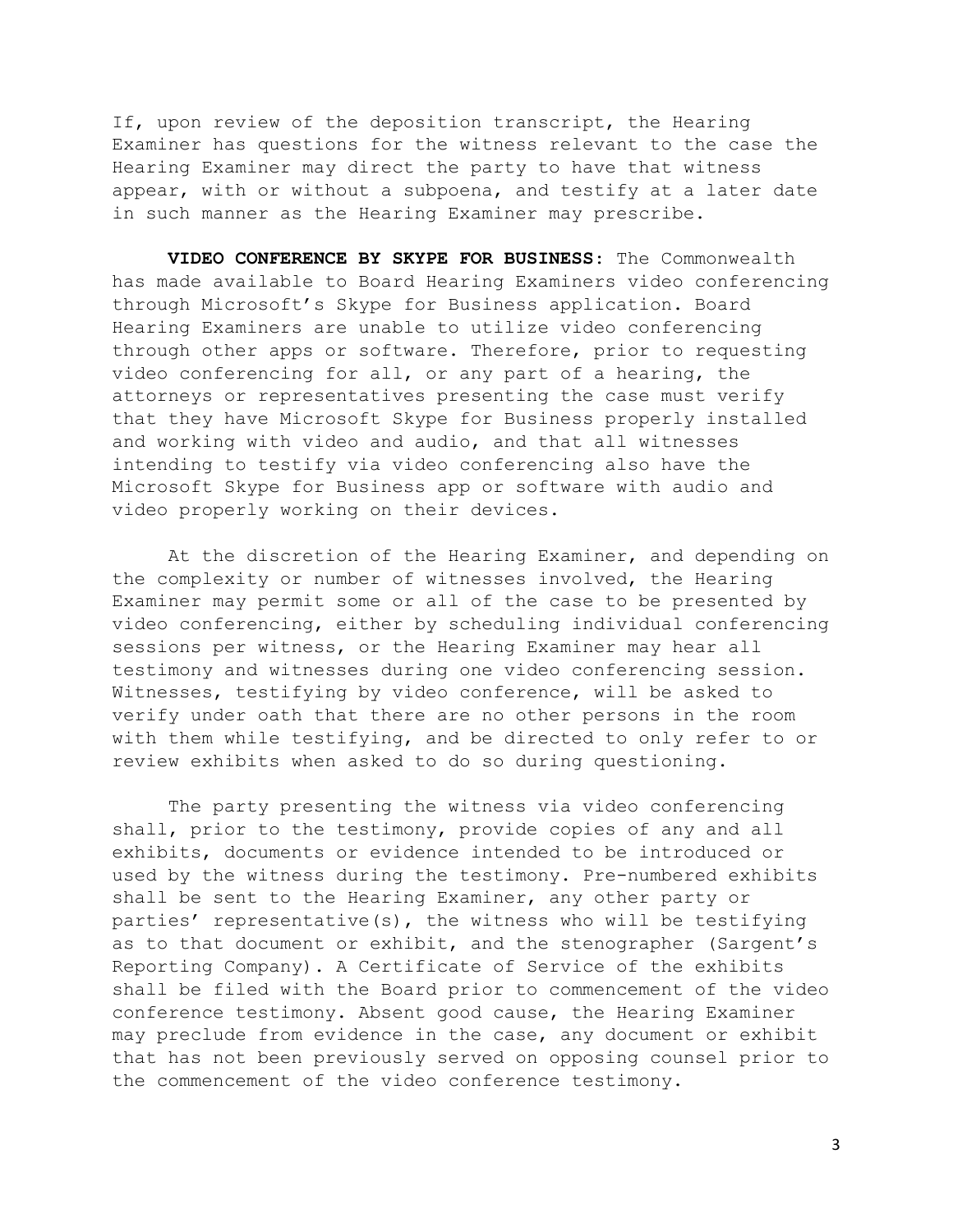**IN-PERSON HEARINGS**: If necessary, in-person hearings may be scheduled in the Harrisburg or Pittsburgh office. Seating in the hearing rooms will be limited and set up to facilitate approximately a six-foot social distancing between attendees. Witnesses, who are waiting to be called to testify, will be sequestered outside the hearing room and should practice social distancing while remaining within a five-minute walk to the hearing. Counsel for the party calling the witness is expected to be able to contact the witness when it is time for their testimony. Each witness should have their own copy of the exhibits to which they will testify. Unless otherwise directed by the Hearing Examiner, prenumbered copies of all exhibits should be provided to opposing counsel, the stenographer, and the Hearing Examiner no later than the commencement of the hearing.

Everyone in attendance at the hearing is expected to follow Center for Disease Control (CDC) guidelines in place at the time of the hearing, as well as any Commonwealth, Department of Health, or Labor and Industry guideline or policy with regard to Personal Protective Equipment (PPE)(i.e. masks, gloves, etc.), social distancing, hygiene, or cleaning, to stop the spread of Covid-19. Attorney, parties, and witnesses should ensure that they have all the necessary PPE to be admitted to the hearing room. The failure of a party, their counsel, or a witness, to be allowed admittance into the Labor and Industry Building or Piatt Place at the time of the hearing due to their refusal to comply with federal, state or building guidelines, may not, absent extenuating circumstances, constitute cause for a continuance of the hearing.

Due to changing stay-at-home directives being issued by the Commonwealth on a County basis based on the number of Covid-19 cases in the area, witnesses may be unable to travel to Harrisburg or Pittsburgh. In such circumstances a witnesses' appearance may be excused by the Hearing Examiner, and a supplemental Pre-Hearing Conference held to arrange for the taking of the witnesses' testimony by other means. If an inperson hearing is scheduled for the Board's Harrisburg or Pittsburgh office, and at the time of the Hearing Dauphin County or Allegheny County is under a stay-at-home directive, the Hearing Examiner will notify the parties that the hearing will be continued indefinitely. The parties and Hearing Examiner may agree to reconvene a Pre-Hearing Conference to discuss